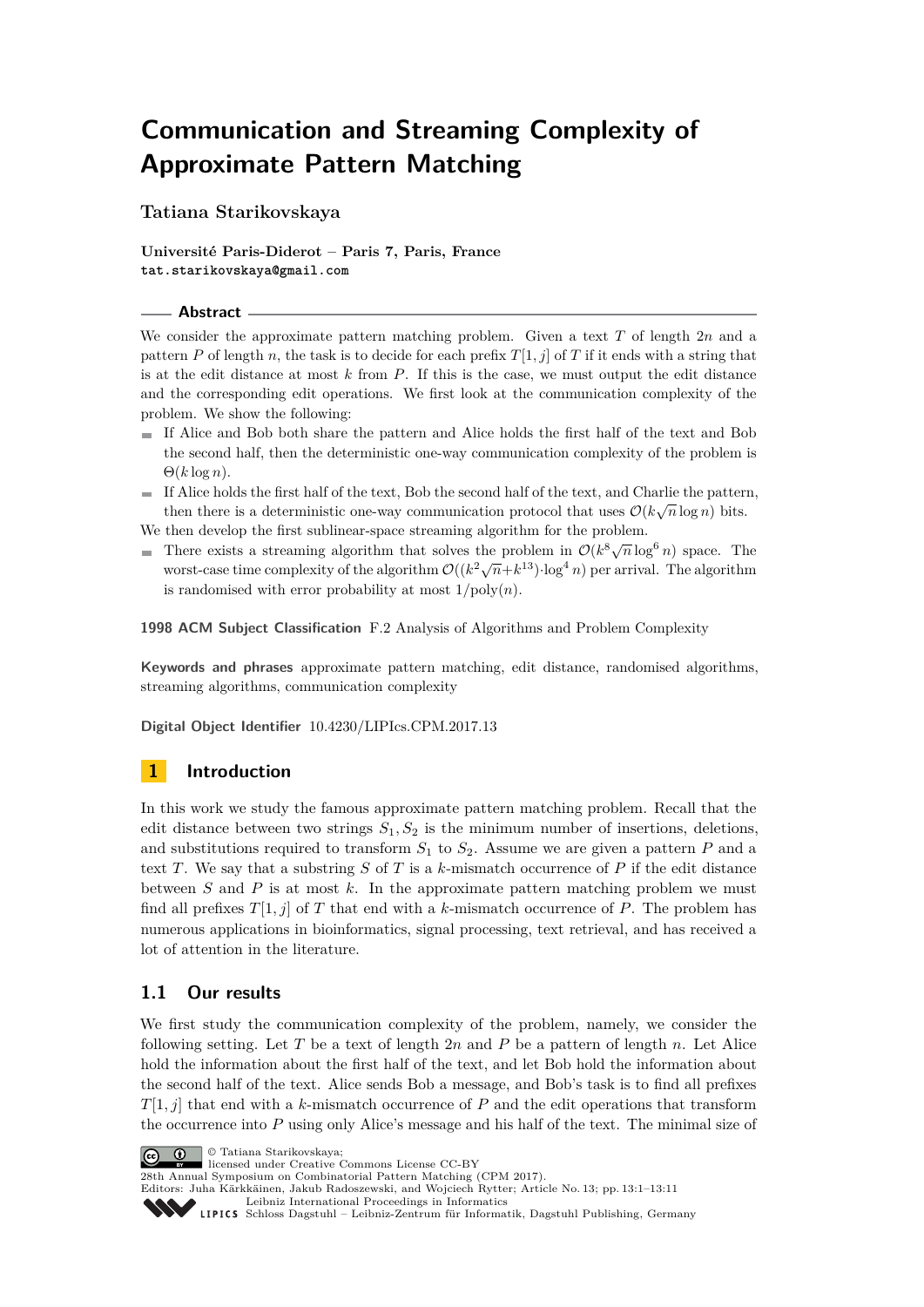#### **13:2 Communication and Streaming Complexity of Approximate Pattern Matching**

Alice's message that allows Bob to complete the task is called the communication complexity of the problem.

It is not hard to see that if both Bob and Alice have access to the pattern, the communication complexity is  $\Theta(k \log n)$ . Indeed, from the information theoretic lower bound it follows that Alice has to send at least *k* log *n* bits. On the other hand we can consider the following (deterministic) protocol. Alice first finds the smallest *i* such that the edit distance between  $T[i, n]$  and some prefix  $P[1, j]$  of the pattern is at most  $k$ , and then sends the edit operations and *j* to Bob. Bob uses the message from Alice to restore  $T[i, n]$ . He then knows both  $T[i, 2n]$  and  $P$  and therefore can compute all outputs. (Note that the edit distance between *P* and any substring of *T* that starts in [1, i] and ends in  $[n+1, 2n]$  is at least *k*, and therefore Bob does not need any information about  $T[1, i]$ ). However, the situation is different when only the third party, Charlie, knows the pattern, as in this case Alice can no longer use the pattern to encode her half of the text. We show the following theorem.

<span id="page-1-0"></span> $\blacktriangleright$  **Theorem 1.** When both *P* and *T* are binary, the one-way deterministic communication *complexity of the approximate pattern matching problem for three parties is*  $\mathcal{O}(k\sqrt{n}\log n)$ .

The main idea of the proof is that if *k*-mismatch occurrences of the pattern in the text are rare, Alice can send them all to Bob. If on the other hand there are many *k*-mismatch occurrences of the pattern, two of them will be located close to each other and therefore the underlying text will be weakly periodic, which will allow to encode it in small space.

Our motivation to study the communication complexity of the problem is twofold. First, it can be viewed as a generalisation of the document exchange problem, where we have two parties Alice and Bob, Alice holds one string and Bob holds the other string, and Bob's task is to decide the edit distance between their strings using the message Alice sends to him and his half of the text. If the distance is at most *k*, Bob must output the edit operations that transform his string into Alice's string. Otherwise, he may simply say that the distance is too large. In the paper we will refer to Alice's message as document exchange sketch. The problem has been studied both in deterministic and randomised settings [\[1,](#page-9-0) [4,](#page-9-1) [3,](#page-9-2) [8,](#page-10-1) [11,](#page-10-2) [15\]](#page-10-3). The protocol shown by Orlitsky in 1991 [\[15\]](#page-10-3) has optimal complexity  $\Theta(k \log n)$  and is deterministic. However, Bob needs  $n^{\mathcal{O}(k)}$  time to compute the distance. Recently, Belazzougui showed a new deterministic protocol [\[1\]](#page-9-0). It has complexity  $\mathcal{O}(k^2 + k \log^2 n)$  and much lower computation time of  $n \cdot \text{poly}(\log n)$ . The best randomised protocol is due to [\[2\]](#page-9-3) and has  $\mathcal{O}(k \cdot (\log^2 k + \log n))$  complexity and  $n \cdot \text{poly}(\log n)$  computation time.

The second reason to study the communication complexity of the problem is its relation to streaming algorithms. Let us first remind the setting. Consider a pattern *P* of length *n* and a text *T* of length 2*n* arriving as a stream, one symbol at a time. When a new symbol arrives we must decide if the current text ends with a *k*-mismatch occurrence of *P* and if so output the edit operations that transform the occurrence into *P*. We assume the standard RAM model of computation. The time complexity is defined in the usual way, and the space complexity is defined as all the space used by the algorithm. In particular, if we store a copy of the pattern or of the text we must account for it. It is well-known that a communication complexity lower bound implies a similar space lower bound for a streaming algorithm. However, upper bounds provide some insight as well. Imagine that the algorithm processes the stream in non-overlapping blocks, then it needs an efficient way to encode the edit distances in each of the blocks, and one possible approach is to use the message that Alice sends to Bob in the communication complexity protocol. We will use this idea to show the first sublinear-space streaming algorithm for the problem.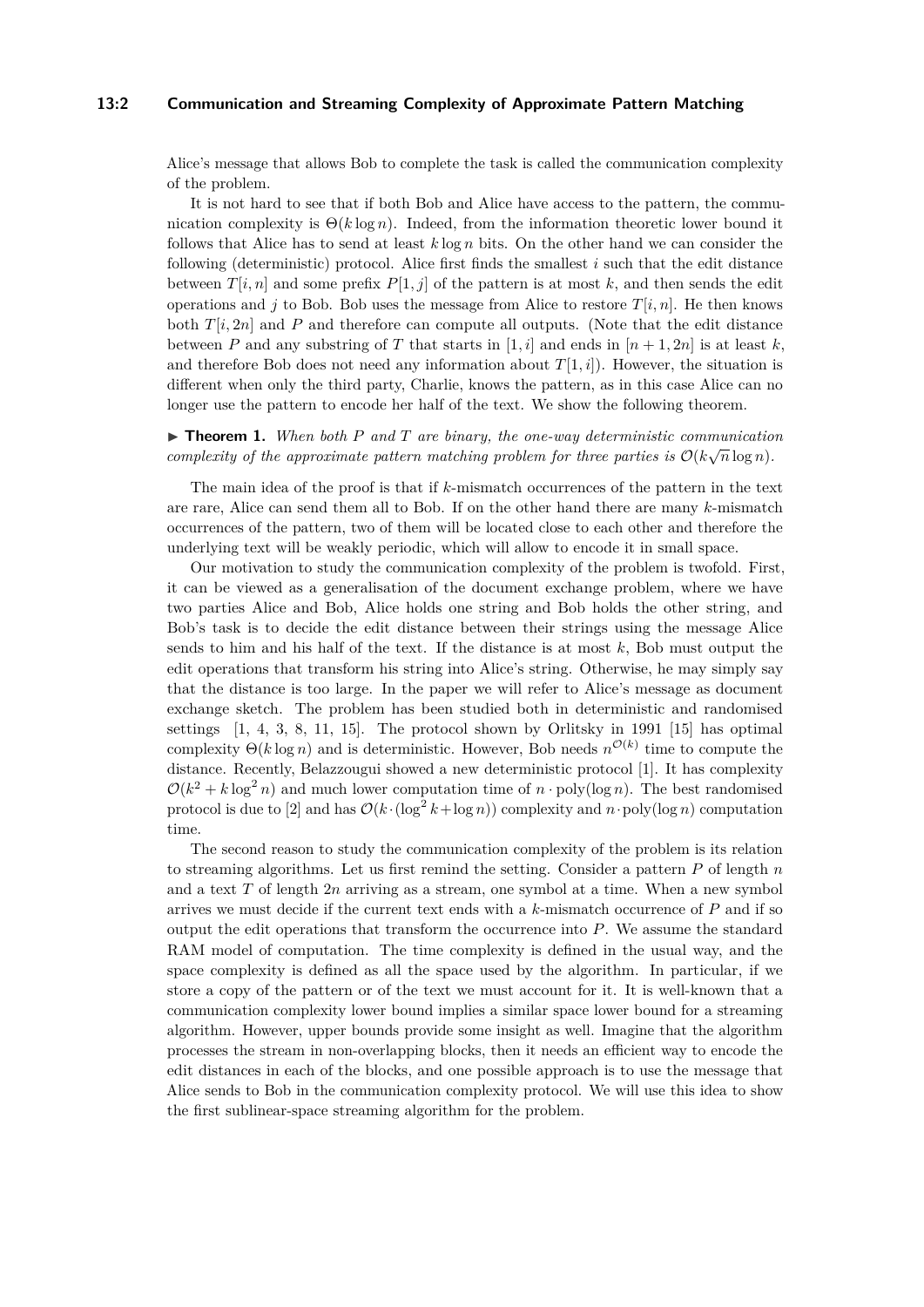<span id="page-2-0"></span>**Find 1. Theorem 2.** Assume that both P and T are binary and that  $k < n^{1/c}$  for a sufficiently *large constant*  $c > 0$ *. There is a streaming algorithm that solves the approximate pattern matching problem in*  $\mathcal{O}(k^8 \sqrt{n} \log^6 n)$  *space and*  $\mathcal{O}((k^2 \sqrt{n} + k^{13}) \cdot \log^4 n)$  *worst-case time per symbol. The algorithm is correct with probability*  $1 - 1/\text{poly}(n)$ *.* 

The main advance has become possible due to the result of Belazzougui and Zhang [\[2\]](#page-9-3), who showed a sketch that can be used to compute the exact value of the edit distance between two strings if it is at most *k*. Our algorithm maintains such sketches for  $\mathcal{O}(\sqrt{n})$ suffixes of the text. To compute the edit distance between the pattern and the text the algorithm divides the pattern into two parts, a short prefix and a suffix aligned with one of the sketched suffixes of the text. The edit distance between the short prefix and the text is computed beforehand using dynamic programming and stored very compactly using the communication complexity approach. The edit distance between the suffix and the text is computed with the help of the sketches. We note that the requirement on the text length is not restrictive. Indeed, if the text's length is larger than  $2n$ , then one can split it into blocks of length  $2(n + k)$  which overlap by  $n + k$  symbols (the last block can be shorter) and run the algorithm of Theorem [2](#page-2-0) independently for each of the blocks. For each *k*-mismatch occurrence of *P* there is a block containing it and therefore the algorithm is correct. The complexity of the algorithm and the error probability do not change.

As we have already mentioned the problem has been extensively studied in the literature. For a survey of previous solutions see [\[14\]](#page-10-4). The solutions can be roughly classified into four main types: dynamic programming algorithms, automata-based algorithms, filtering algorithms, and bit-parallelism. To the best of author's knowledge, all previously known solutions require at least  $\Omega(n/\log n)$  space, and thus our result exhibits a remarkable improvement in space complexity. On the other hand, the running time of our algorithm is rather large. This is because the nature of the sketches is very complex and we have to maintain them independently. We give further details in Sections [3](#page-5-0) and [4.](#page-9-4)

## **1.2 Related work**

**Lower bounds.** In this work we focus on computing small edit distances between a pattern and a stream. If however we were interested in computing all edit distances, we would have to spend at least  $n^{1-\epsilon}$  amortised time per output for any constant  $\varepsilon > 0$  unless the strong Exponential Time Hypothesis is false. (The original bound was given for computing the edit distance between two strings, and our problem is harder.) The best unconditional time lower bound was shown by Clifford et al. [\[6\]](#page-9-5) who considered the problem in the cell-probe model, where the time complexity of algorithm is measured as the number of cells that must be accessed to compute the output. This model is particularly strong and any lower bounds that hold in it hold in the RAM model as well. Clifford et al. showed that the expected amortised time of any randomised algorithm that solves the edit distance problem  $\frac{\exp(\cos \alpha)}{\log n}/(\log \log n)^{3/2})$  per output.

**Approximate pattern matching in a stream.** Another formalisation of approximate pattern matching is the *k*-mismatch problem, where one must find all substrings of the text such that the Hamming distance between them and the pattern is at most *k*. The first streaming algorithm for this problem was given in [\[16\]](#page-10-5). It used  $\mathcal{O}(k^3 \log^7 n / \log \log n)$  space and  $\mathcal{O}(k^2 \log^5 n / \log \log n)$  time per arriving symbol. In [\[5\]](#page-9-6) this result was improved in terms of the dependency on k to  $\mathcal{O}(k^2 \log^{11} n / \log \log n)$  space and  $\mathcal{O}(\sqrt{k} \log k + \log^5 n)$  time per arriving symbol. Finally, in [\[7\]](#page-10-6) the authors studied communication and streaming complexities of computing approximate values of all Hamming distances between the pattern and the text.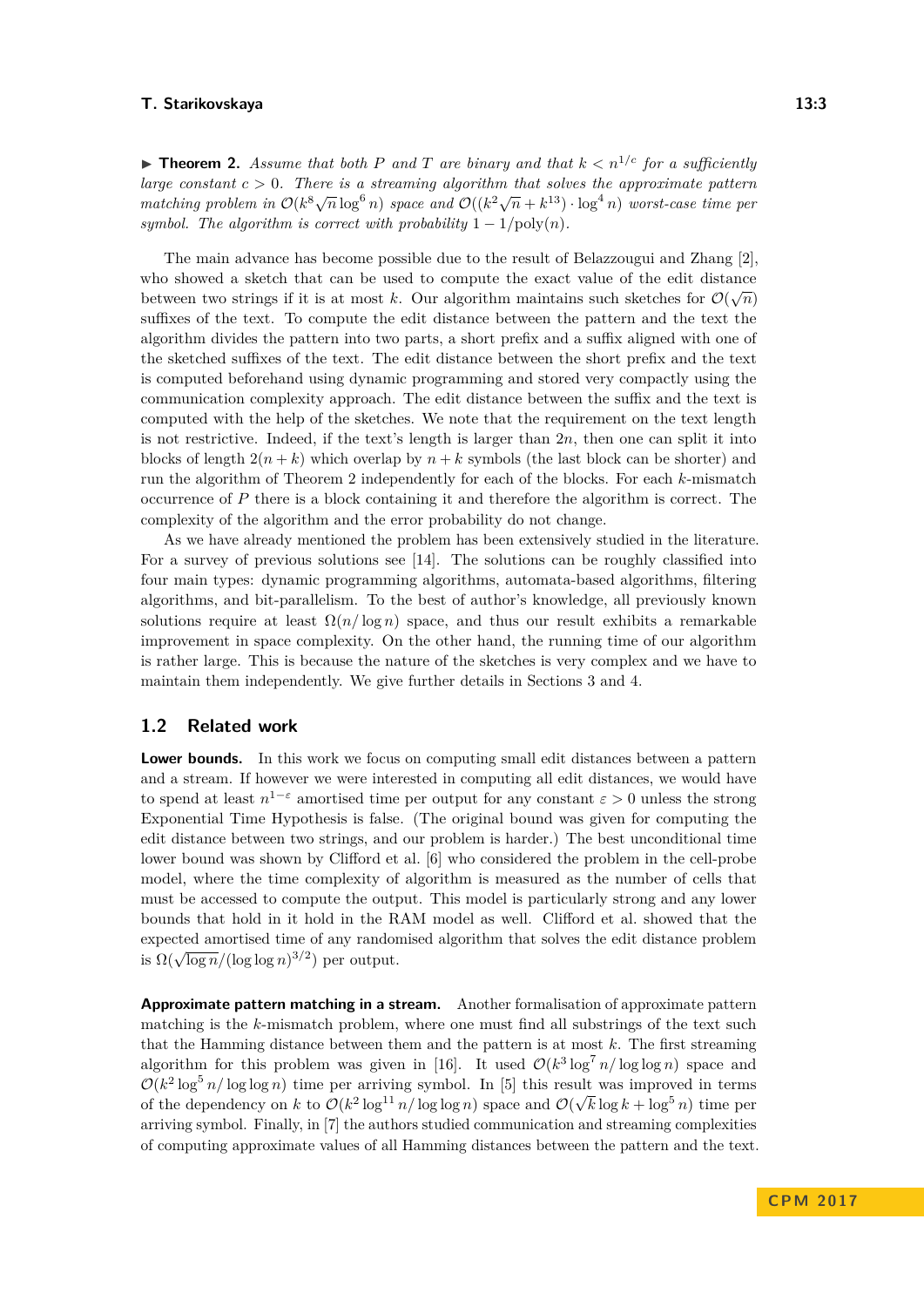## **13:4 Communication and Streaming Complexity of Approximate Pattern Matching**

## **2 Communication complexity**

In this section we show Theorem [1.](#page-1-0) Recall that Alice holds the first half of the text, Bob the second half of the text, and only Charlie holds the pattern. Bob must find all prefixes  $T[1, j]$  of *T* that end with a *k*-mismatch occurrence of *P* and output the edit operations that convert the occurrence into *P*.

## **2.1 Periodicity under edit distance**

We start by introducing a notion of approximate period for the edit distance. The idea is that two close *k*-mismatch occurrences of the pattern imply weak periodicity of the text. We will use this property of the text to encode it in small space.

**Definition 3.** The  $\alpha$ -period of a string S is a minimal integer  $\ell > \alpha$  such that the edit distance between some prefix of *S* and  $S[\ell + 1, n]$  is at most  $\alpha$ .

**Example 4.** The 1-period of a string  $S = bbaabb$  is 3. This is because  $S[3, 6] = aabb$ cannot be transformed into a prefix of *S* using just one edit operation, while the edit distance between  $S[4, 6] = abb$  and  $S[1, 2]$  is exactly one.

The condition  $\ell > \alpha$  is essential as any suffix  $S[\ell + 1, n]$  can be transformed into *S* by  $\ell$ insertions. We now show that the *α*-period can be used to encode the pattern in an efficient way similar to the way the period of a string can be used to encode it.

<span id="page-3-0"></span> $\blacktriangleright$  **Lemma 5.** If the 4*k*-period of a string *S* of length *n* is  $\rho > 4k$ , then *S* can be encoded in  $\mathcal{O}(\rho + k \log n)$  *bits.* 

**Proof.** The encoding will occupy  $\mathcal{O}(\rho + k \log n)$  bits and contain the prefix and the suffix of *S* of length  $\rho$  (both taking  $\mathcal{O}(\rho)$  bits to store), and the at most 4*k* edit operations that transform a prefix *S'* of *S* into  $S[\rho+1,n]$ . The information about the edit operations will include the type of the operation (insertion, deletion, substitution), the position, and the symbol itself.

We now show that the encoding is lossless. Consider the first  $\rho$  symbols of  $S'$ . Let  $i_1 \leq 4k$  be the number of these symbols that must be deleted. It follows that the remaining  $\rho - i_1$  symbols of *S*<sup> $\prime$ </sup> must be aligned against the symbols of  $S[\rho + 1, n]$ . Therefore, using the encoding, we can restore (at least) the first  $\rho - i_1$  symbols of  $S[\rho + 1, n]$  and consequently  $S'[1, 2\rho - i_1]$ . (Recall that insertions and replacements are stored in the encoding explicitly.) We then consider  $S'[\rho, 2\rho - i_1]$ . Let  $i_2, i_1 + i_2 \leq 4k$ , be the number of symbols in  $S'[\rho, 2\rho - i_1]$ that must be deleted. We can then use the remaining symbols to restore the first  $2\rho - i_1 - i_2$ symbols of  $S[\rho+1,n]$  and consequently  $S'[1,3\rho-i_1-i_2]$ . We continue in a similar way until we reach the end of S'. At this point, we will restore all symbols of S except for maybe the last  $\rho$  symbols which we already know from the encoding.

## **2.2 Communication complexity protocol**

We first explain what Charlie sends to Alice, and what Alice sends to Bob. Let  $B = k\sqrt{n} \log n$ and  $n_B = [n/B]$ . Charlie sends to Alice document exchange sketches for each prefix  $P[1,(n_B - i) \cdot B]$  and for each suffix  $P[(n_B - i) \cdot B + 1, n]$ . We use deterministic document exchange sketches of size  $O(k^2 + k \log^2 n)$  bits [\[1\]](#page-9-0). (We note that using  $O(k \log n)$ -space sketches [\[15\]](#page-10-3) would not improve the complexity but would drastically increase the computation time for Alice and Bob. For this reason, even though time is not the focus of this work, we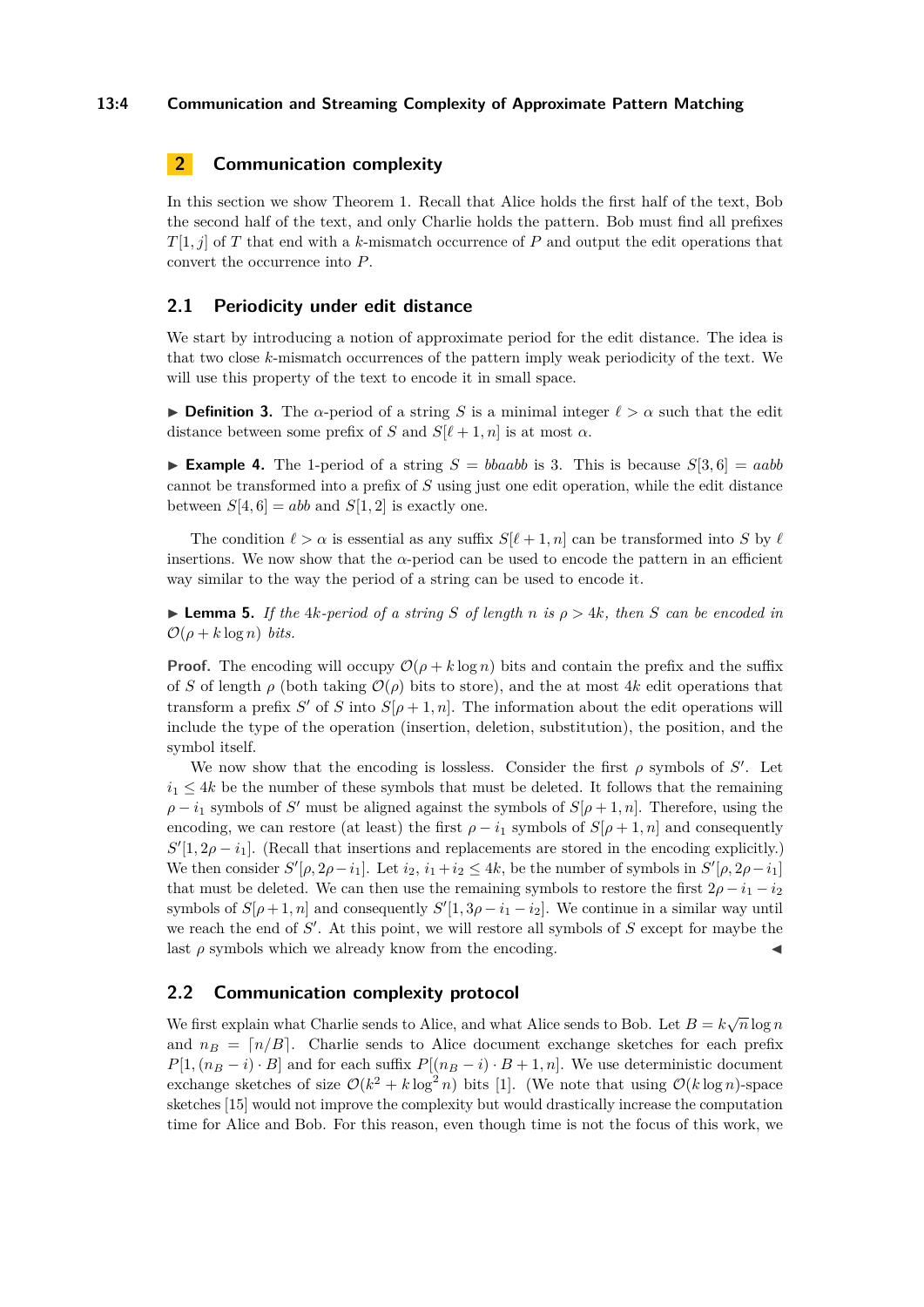<span id="page-4-0"></span>

**Figure 1** Let *i* be the first block containing two *k*-mismatch occurrences of  $P[1,(n_B - i) \cdot B]$  that start at least  $2k$  positions apart. To compute the edit distances in a block  $j < i$  Bob divides the pattern into two parts, a prefix  $P[1, \ell]$  and the suffix  $P[\ell + 1, n]$ , and computes the distance for each of the two parts separately.

prefer the sketches [\[1\]](#page-9-0).) Alice starts by dividing her half of the text into non-overlapping blocks of length *B* except for the last one which may be shorter, that is in total there are  $n_B$ blocks.

**Definition 6.** A position p of a block i is k-good if it is the left endpoint of a k-mismatch occurrence of  $P[1,(n_B - i) \cdot B]$ .

Alice considers each block *i* in turn and finds all *k*-good positions in the block using the pattern sketches. Suppose first that all *k*-good positions in the block are at distance *<* 4*k*. In this case all *k*-mismatch occurrences of  $P[1,(n_B - i) \cdot B]$  that start in these positions end in an interval of length at most 6*k*. For each position in this interval Alice finds the substring that ends in it and has the smallest edit distance from  $P[1,(n_B - i) \cdot B]$  (using the pattern sketches again) and sends the distance and the corresponding edit operations to Bob. In total this information occupies  $\mathcal{O}(k^2 \log n)$  bits per block. Suppose now that block *i* contains two *k*-good positions  $p_1, p_2$ , where  $p_2 - p_1 > 4k$ , and let *i* be the first such block. Let  $\ell = (n_B - i) \cdot B$  and let *ED* be the edit distance between two strings.

▶ **Lemma 7.** *The 4k-period of*  $T[p_1, p_2 + \ell - 1]$  *is at most B.* 

**Proof.** By the definition both  $p_1$  and  $p_2$  are starting positions of *k*-mismatch occurrences of  $P[1, \ell]$ . Therefore,  $ED(T[p_1, p_1 + \ell - 1], P[1, \ell]) \leq 2k$  and  $ED(T[p_2, p_2 + \ell - 1], P[1, \ell]) \leq 2k$ . From the triangle inequality it follows that  $ED(T[p_1, p_1 + \ell], T[p_2, p_2 + \ell - 1]) \leq 4k$  and from the definition of approximate periods it follows that the 4*k*-period of  $T[p_1, p_2 + \ell - 1]$  is at  $\Box$  most *B*.

By Lemma [5](#page-3-0) the substring  $T[p_1, p_2 + \ell - 1]$  and therefore  $T[p_1, n - B]$  can be encoded in  $\mathcal{O}(B + k \log n)$  bits. Alice sends the encoding to Bob (note that she only does it for the first block containing distant  $k$ -good positions). Finally, she sends Bob the last  $(B + k)$  symbols of her half of the text and also forwards the sketches received from Charlie. The total size of Alice's message is  $\mathcal{O}((n/B) \cdot k^2 \log^2 n + B) = \mathcal{O}(k\sqrt{n} \log n)$  bits.

We now explain how Bob computes the distances. Suppose that he wants to compute the edit distance between the pattern a substring starting to the left of position  $p_1$ . Using the encoding of  $T[p_1, n - B]$ , the last *B* symbols of Alice's half of the text, and his half of the text he can restore all symbols of  $T[p_1, 2n]$ . He can then use the pattern sketch to compute the edit distance and operations. Consider now the case when the substring starts in a block  $j < i$  (see Fig. [1\)](#page-4-0). Let S be the substring for which Bob wants to compute the edit distance and  $\ell = (n_B - j) \cdot B$ . Bob starts by dividing the pattern into two parts, a prefix *P*[1,  $\ell$ ] and the suffix  $P[\ell + 1, n]$ . The following observation is a corollary of the definition of the edit distance.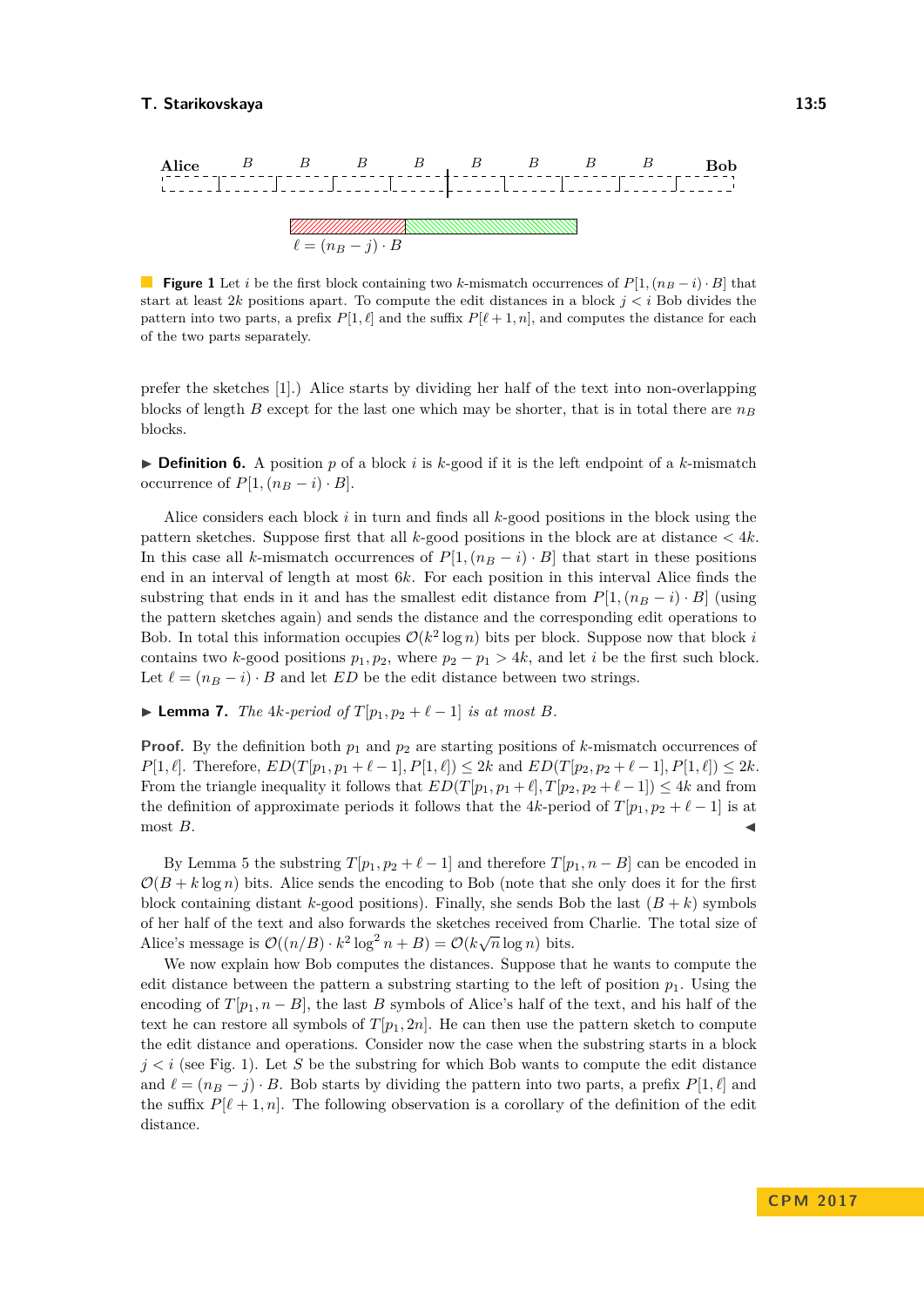<span id="page-5-1"></span>

**Figure 2** The algorithm processes the text in blocks of size *B*. To decide whether the current stream ends with a *k*-mismatch occurrence of *P*, the algorithm divides the pattern into two parts, a prefix of length at most  $B + k$  and the remaining suffix and computes the edit distance for each of the parts separately.

<span id="page-5-2"></span>► Observation 8. Let  $\Delta = \min_{\ell' \in [\ell - k, \ell + k]} \{ ED(P[1, \ell], S[1, \ell']) + ED(P[\ell + 1, n], S[\ell' + 1, n])\}.$ *If*  $\Delta > k$ *, then the edit distance between S* and *P is larger than k, and otherwise it is equal to* ∆*.*

Since  $j < i$ , Bob knows all positions  $\ell'$  of *S* for which there exists a *k*-mismatch occurrence of  $P[1, \ell]$  ending at this position (and also the edit operations that convert the occurrence into  $P[1, \ell]$ ). On the other hand, since Bob knows the last  $B + k$  symbols of Alice's half of the text, he knows  $S[\ell' + 1, n]$  and can use the sketch of  $P[\ell + 1, n]$  to compute the edit distance and the edit operations between the two. He can therefore decide if *S* is a *k*-mismatch occurrence of *P* and the edit operations that transform *S* into *P*.

## <span id="page-5-0"></span>**3 Streaming**

We now show a streaming algorithm for approximate pattern matching. As soon as a new symbol arrives we must decide if the current stream ends with a *k*-mismatch occurrence of *P* and output the edit operations between  $P$  and the occurrence. The algorithm processes the text by blocks of size  $B = \sqrt{n}$  (see Fig. [2\)](#page-5-1). Suppose that the text ends with a *k*-mismatch occurrence of the pattern *P*. This occurrence can be divided into two parts, a prefix of length at most *B*, and a suffix that starts at a block border. From Observation [8](#page-5-2) it follows that there exists a position  $i \in [1, B + k]$  such that the prefix of the occurrence must be aligned with  $P[1, i]$ , and the suffix of the occurrence must be aligned with  $P[i + 1, n]$ . The algorithm will therefore need to be able to compute the edit distances between each block and prefixes *P*[1*, i*], and the edit distances between suffixes of the text starting at block borders and suffixes  $P[i+1,n]$ .

## <span id="page-5-3"></span>**3.1 Prefixes**

Consider a block of the text *T*. For each *i* such that the block ends with a *k*-mismatch occurrence of  $P[1, i]$  we define  $S_i$  to be the suffix of the block with the smallest edit distance from *P*[1*, i*]. Below we will show a hybrid dynamic programming algorithm that computes all suffixes  $S_i$ , the corresponding edit distances and edit operations in  $\mathcal{O}((B+k) \cdot k)$  space and in  $\mathcal{O}(k)$  time per symbol of the block. But first, let us explain how we apply it. Note that the suffixes  $S_i$ , the distances and the operations will be used only  $n/B$  blocks later. A naive approach would be to compute all this information and to store it explicitly until that time. However, the total space requirement of this approach is too large. Instead, we develop a different approach which runs the algorithm twice. Upon having received a new text block, we run the algorithm for the first time and compute suffixes  $S_i$  for all  $i \in [1, B + k]$ . Let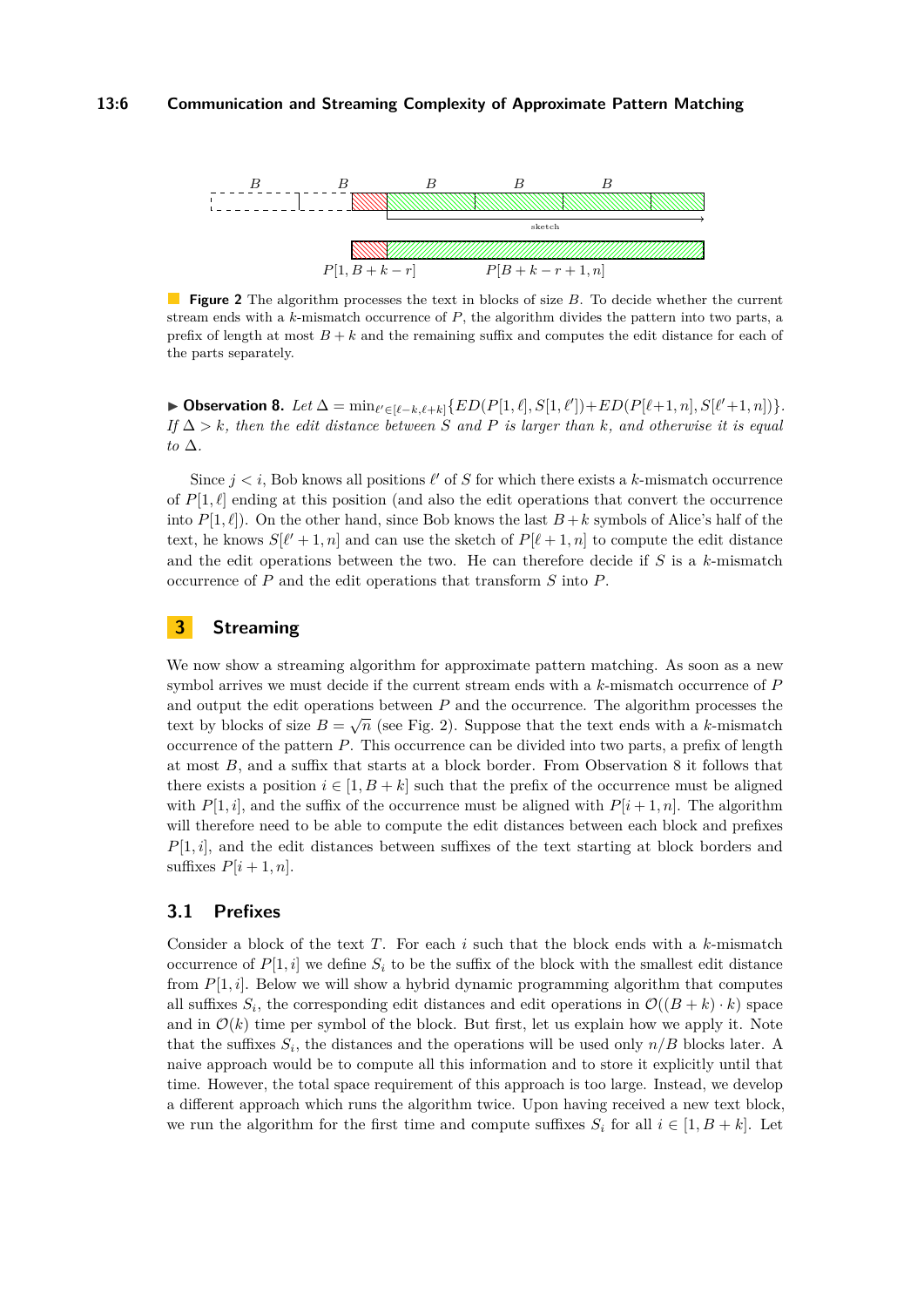

**Figure 3** The graph shows a 3-path that encodes the edit operations between  $P[1, 5] = 01011$ and a suffix 00110 of the block. The three red arrows show the edit operations: a replacement, an insertion, and a deletion.

 $S^* = S_j$  be the longest of the retrieved suffixes. We encode the block as a tuple consisting of the position *j*, and the at most *k* edit operations that transform  $P[1, j]$  into  $S^*$  (see also Introduction). After having read  $n/B - 2$  more blocks we use the encoding and  $P[1, B + k]$  to restore  $S^*$  and then run the algorithm on  $S^*$  to compute the suffixes  $S_i$  and the corresponding edit operations.

We now describe our algorithm. The algorithm uses the same approach as the hybrid dynamic programming algorithms for the approximate pattern matching problem [\[12,](#page-10-7) [13\]](#page-10-8) (see also [\[10,](#page-10-9) Chapter 12.2.4]). We assume that  $P[1, B+k]$  is stored explicitly. The algorithm receives as an input a text block of length  $\leq B$ . The algorithm starts by preprocessing the  $P[1, B + k]$  and the block for longest common extension queries. For a pair of positions  $(p_1, p_2)$ , a longest common extension query finds the longest substring starting at position  $p_1$ of the block that matches a substring starting at position  $p_2$  of  $P[1, B+k]$ . The preprocessing phase takes  $\mathcal{O}(B + k)$  time and space [\[9\]](#page-10-10). The algorithm then considers a table of size  $(B + k + 1) \times (B + 1)$  and builds a set of paths from the first row to the last column of the table. Each such path will correspond to a suffix of the block that is a *k*-mismatch occurrence of  $P[1, i]$  and encode the edit operations that transform the suffix into  $P[1, i]$ .

The algorithm runs in *k* rounds. In round  $m, 1 \leq m \leq k$ , it processes each of the diagonals of the table in turn and finds a path that corresponds to at most *m* edit operations (*m*-path) and ends in the lowest cell in the current diagonal. Each of the paths starts in one of the cells in the first row of the table. From a cell  $(p_1, p_2)$  a path can go either to a cell  $(p_1 + 1, p_2)$ , or to  $(p_1, p_2 + 1)$ , or to  $(p_1 + 1, p_2 + 1)$ . Let *a* be the  $(p_1 + 1)$ -th symbol of the block and *b* be the  $(p_2 + 1)$ -th symbol of the pattern. A move to  $(p_1 + 1, p_2)$  corresponds to deletion of *a*, a move to  $(p_1, p_2 + 1)$  to insertion of *b*, and a move to  $(p_1 + 1, p_2 + 1)$  to a replacement of *a* by *b* if  $a \neq b$ . If symbols *a*, *b* are not edited, the path makes a diagonal step as well. Suppose that in round  $m, m \leq k$ , a path reaches a cell  $(B, i)$  of the last column of the table for the first time. From construction it follows that this path corresponds to the suffix  $S_i$ .

It remains to explain how the algorithm finds the *m*-paths. Consider a diagonal *i*. To find the *m*-path that ends in the lowest cell in the diagonal, the algorithm tries to extend the  $(m-1)$ -paths for diagonals  $i-1$ ,  $i$ , and  $i+1$ . Consider first the  $(m-1)$ -path for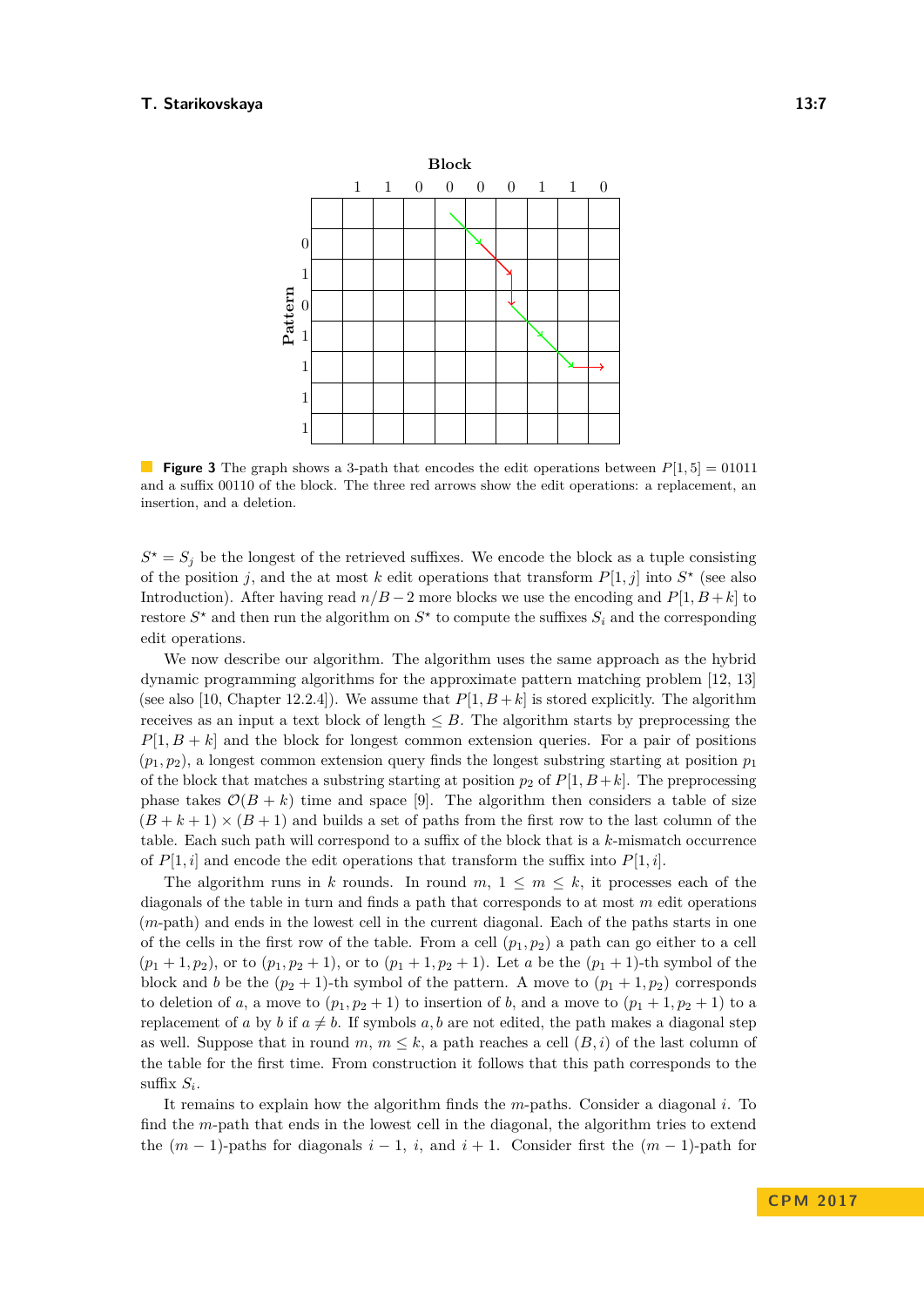### **13:8 Communication and Streaming Complexity of Approximate Pattern Matching**

diagonal *i*. Suppose that it ends in a cell  $(j, j + i)$ . The algorithm makes a step from  $(j, j + i)$ to  $(j+1, j+i+1)$  that corresponds to a replacement of a symbol and then tries to extend the path further down along the diagonal until it meets the next pair of mismatching symbols. Note that this step can be performed in  $\mathcal{O}(1)$  time using a longest common extension query. The  $(m-1)$ -paths in diagonals  $i-1$  and  $i+1$  are extended in a similar fashion, except that from the end of the  $(m-1)$ -path in diagonal  $i+1$  the algorithm makes a horizontal step (corresponds to a deletion of a symbol of the block) and from the end of the  $(m-1)$ -path in diagonal  $i+1$  the algorithms makes a vertical step (corresponds to an insertion of a symbol). It is not hard to see that in this way the algorithm finds the end of the *m*-path for a fixed diagonal in  $\mathcal{O}(1)$  time, meaning that overall the algorithm uses  $\mathcal{O}((B+k)\cdot k)$  time and  $\mathcal{O}((B+k)\cdot k)$  space per block.

**I** Remark. Note that the running time of the algorithm can be de-amortised to spend  $\mathcal{O}(k)$ time per arrival in the worst case: When we apply the algorithm to a block *i* for the first time, we de-amortise its running timer over block  $i+1$  by running  $\Omega(k)$  steps of the algorithm each time a new block symbol arrives, and when we run the algorithm for the second time we de-amortise its running time over block  $i + n/B - 2$ .

## **3.2 Suffixes**

To compute the distances from suffixes of the pattern to the text the algorithm uses sketches by Belazzougui and Zhang [\[2,](#page-9-3) Theorem 13].

**Find 1 Figurear 9** ([\[2\]](#page-9-3)). Assume  $k < n^{1/c}$  for some sufficiently large constant  $c > 0$ . There is a sketch of size  $O(k^8 \log^5 n)$  that can be used to compute the edit distance between two binary *strings of length at most n in*  $O(k^{12} \log^3 n)$  *time correctly with probability* 0.9*. Given a string arriving as a stream its sketch can be constructed in*  $O(k^2 \log^4 n)$  *amortised time per symbol.* 

The space and time bounds are not given in [\[2,](#page-9-3) Theorem 13] but can be derived from its proof. We will show the following corollary.

**Corollary 10.** Assume  $k < n^{1/c}$  for some sufficiently large constant  $c > 0$ . There is a sketch of size  $O(k^8 \log^6 n)$  that can be used to compute the edit distance between two binary *strings of length at most n in*  $O(k^{12} \log^4 n)$  *time correctly with probability* 1 – poly(*n*)*. Given a* string arriving as a stream its sketch can be constructed in  $O(k^2 \log^4 n)$  worst-case time *per symbol.*

We boost the probability of Theorem 13 [\[2\]](#page-9-3) from 0.9 to  $1 - \text{poly}(n)$  in a standard way, by repeating the computation independently  $\mathcal{O}(\log n)$  times and taking the smallest edit distance as an answer, which yields the extra  $\log n$  factors in the complexities.

For completeness and to explain how to de-amortise the time bound, we give the definition of the sketches. The sketches are constructed using a random walk embedding from edit to Hamming distance [\[4\]](#page-9-1). The embedding maps strings of length *n* onto strings of length 3*n*. Consider a string *S* and set a pointer to *S*[1]. At each step, the embedding copies the symbol at which the pointer is currently at to the resulting string *E*(*S*) and either moves the pointer to the right or stays in place. After having reached the end of *S* it stops, and if the length of  $E(S)$  is  $\ell < 3n$ , it appends  $3n - \ell$  zeros to it. The moves of the pointer are defined by a random string  $R \in \{0,1\}^{6n}$ . If *i* is the current position of the pointer in *S*, and *j* is the length of  $E(S)$ , then the pointer moves to the right if  $R[S[i] + 2j] = 1$  and otherwise it stays in place.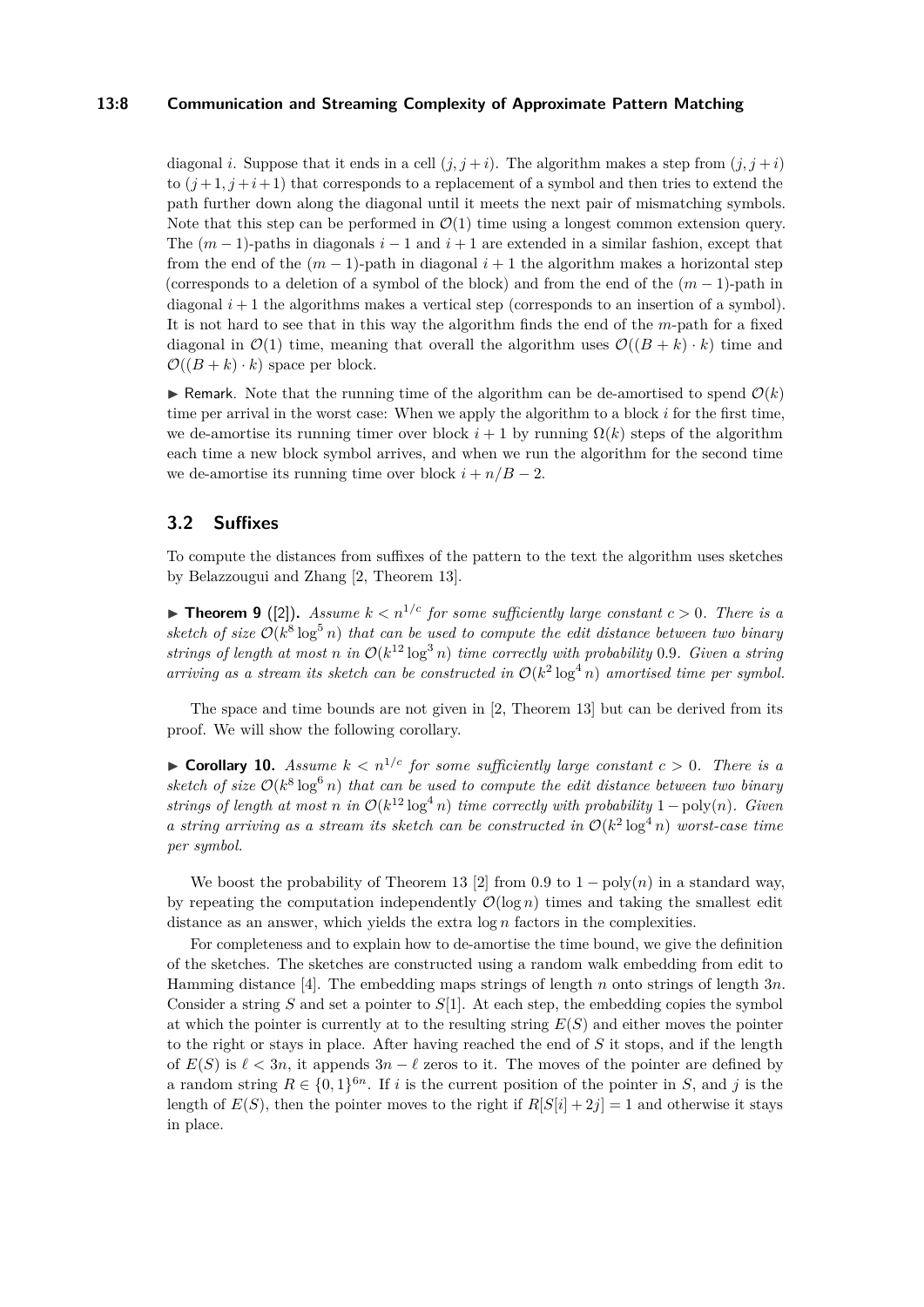$\triangleright$  **Theorem 11** ([\[4\]](#page-9-1)). For every constant  $c > 0$  and every pair of binary strings  $S_1, S_2$  of *length at most n*, the Hamming distance between  $E(S_1), E(S_2)$  *is at most*  $c \cdot (ED(S_1, S_2))^2$ *with probability at least*  $1 - \frac{12}{\sqrt{c}}$ .

The intuition behind the proof is that the difference between the pointers' positions as they move along two strings  $S_1, S_2$  behaves as a one-dimensional random walk. In more details, since *R* is a random binary string, at each time moment when the difference is not zero and there is a mismatch between  $E(S_1)$  and  $E(S_2)$  the difference does not change with probability 1*/*2, increases by one with probability 1*/*4, and decreases by one with probability 1*/*4.

The mismatched symbols of  $E(S_1)$  and  $E(S_2)$  and their respective positions in  $S_1$  and  $S_2$  can be used to construct a set of edit operations that transform  $S_1$  to  $S_2$ . The set might be not optimal, but it gives some evidence of which positions in  $S_1$  and  $S_2$  must be edited. Belazzougui and Zhang first developed sketches of the embeddings  $E(S_1), E(S_2)$ that allow to retrieve both the mismatched symbols and their positions in  $S_1$  and  $S_2$ . Their sketches are based on the Hamming distance sketches of Porat and Lipsky [\[17\]](#page-10-11) and can be constructed in  $\mathcal{O}(\log^2 n)$  worst-case time per symbol of an embedding. They further suggested to consider  $\mathcal{O}(k^2 \log^2 n)$  independent random walk embeddings and showed that they give enough information to derive the optimal set of edit operations.

To de-amortise the time bound of Theorem 13 [\[2\]](#page-9-3) we notice that in the random walk embedding a pointer advances by at least one position of the initial string each  $3 \log n$  steps with probability at least  $1 - 1/n^3$ . Therefore if the sketch construction algorithm gets stuck at some position for more than  $3 \log n$  steps, we can simply abandon it. This incomplete sketch might result in erroneous outputs, but the probability of this event is small.

## **3.3 Algorithm**

We are now ready to give a full description of the algorithm. We assume that the algorithm first receives the pattern and preprocesses it in a streaming fashion. Namely, it remembers the first  $B + k$  symbols of the pattern and also computes sketches of each suffix  $P[i, n]$ ,  $i \in [1, B + k]$ . The sketches occupy  $\mathcal{O}((B + k) \cdot k^8 \log^6 n)$  space in total.

After a new block of the text has arrived, the algorithm computes its encoding defined in Section [3.1.](#page-5-3) In total all block encodings occupy  $\mathcal{O}((n/B) \cdot k \log n)$  space. Also, while reading block *i*, the algorithm decodes block  $i + 2 - n/B$  and runs the algorithm of Section [3.1](#page-5-3) to compute the edit distances for the prefixes of *P*. Recall that this step can be de-amortised to take  $\mathcal{O}(k)$  worst-case time per arrival. Finally, the algorithm considers each of the suffixes of the current text that starts at a block border as a separate stream and computes its sketch in a streaming manner. That is, when a new symbol  $T[j]$  arrives the algorithm updates each of the  $\mathcal{O}(n/B)$  suffix streams and each of its sketches in  $\mathcal{O}((n/B) \cdot k^2 \log^4 n)$  time. The suffix sketches occupy  $\mathcal{O}((n/B) \cdot k^8 \log^6 n)$  space in total.

We finally explain how the algorithm computes an output for a new arrival  $T[j]$  in a block *i*. Recall that the task is to decide if  $T[1, j]$  ends with a *k*-mismatch occurrence of *P* and if so to output the edit operations between the pattern and the occurrence. The length of the occurrence must be in  $[n - k, n + k]$ . It therefore starts either in block  $i - n/B$  or in block  $i + 1 - n/B$ . The two cases are analogous and we consider only the case when the occurrence starts in block  $i - n/B$ . Let *S* be the suffix of *T*[1*, j*] starting at the right border of block  $i - n/B$  (in Fig. [2](#page-5-1) the suffix is shown in green). *S* must be aligned with one of the 2*k* suffixes of the pattern of length in  $||S| - k$ ,  $|S| + k$ . Using the sketches, we compute the edit distances (and the edit operations) from each of these suffixes to *S*. Consider a suffix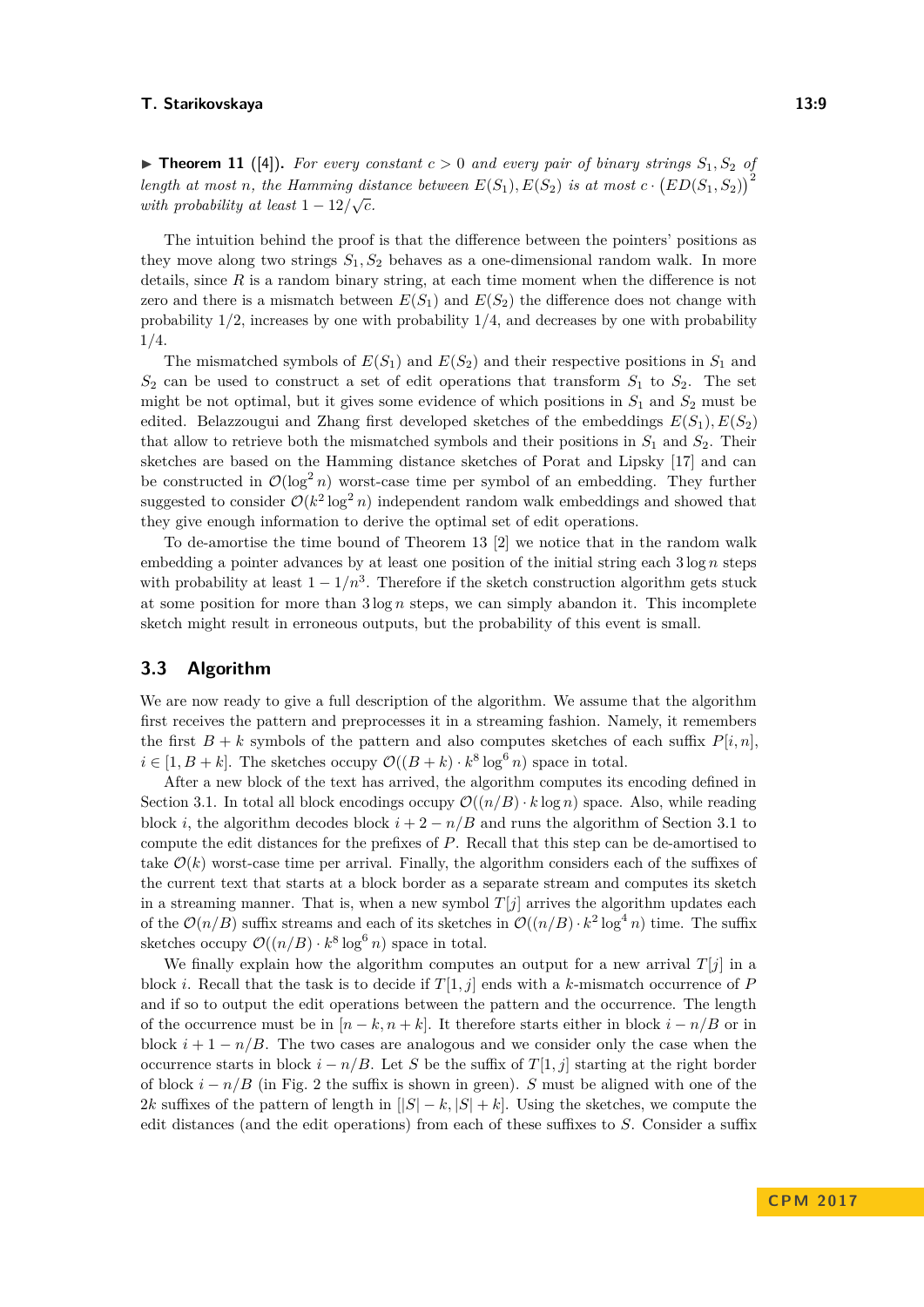#### **13:10 Communication and Streaming Complexity of Approximate Pattern Matching**

 $P[i+1,n]$ . If it is aligned with *S*, the prefix  $P[1,i]$  must be aligned with some suffix of block  $i - n/B$  and we have computed the minimal edit distance from  $P[1, i]$  to the block or we know that it is larger than *k*. For each *i*, we sum the edit distances for the prefix and for the suffix and take the minimum. If the minimum is smaller than *k*, then by Observation [8](#page-5-2) *T*[1*, j*] ends with a *k*-mismatch occurrence of the pattern *P* and we can output the edit distance and the edit operations. In total, this step takes  $\mathcal{O}(k^{13} \log^4 n)$  time.

We choose  $B = \sqrt{n}$ . The space complexity of the algorithm is then  $O(k^8\sqrt{n}\log^6 n)$ . The time for updating the sketches is  $\mathcal{O}(k^2 \sqrt{n} \log^4 n)$  per arrival, and the time for computing the edit distance is  $\mathcal{O}(k^{13} \log^4 n)$ , meaning that the total time complexity is  $\mathcal{O}((k^2 \sqrt{n} + k^{13}) \cdot \log^4 n)$ per arrival.

## <span id="page-9-4"></span>**4 Conclusion**

In this work we studied the approximate pattern matching problem. In particular we showed the first sublinear-space streaming algorithm for the problem. The space complexity of our algorithm is  $\mathcal{O}(k^8 \sqrt{n} \log^6 n)$ , which is significantly better than that of the previously known solutions. We note that on the other hand the time complexity of our algorithm is quite large as we have to update sketches of  $\sqrt{n}$  text suffixes each time a new symbol arrives. One possibility to improve the time complexity is to maintain sketches of the blocks of the text rather than sketches of the suffixes (this way, the algorithm will need to update only one sketch per arrival). However, it is not clear whether the block sketches can be used to compute suffix sketches and therefore the edit distance. This is because the moves of a pointer in a suffix' blocks are not independent, in other words the image of a block under the random walk embedding depends on all preceding blocks. We leave this challenging question for further research.

#### **References**

- <span id="page-9-0"></span>**1** Djamal Belazzougui. Efficient deterministic single round document exchange for edit distance, 2015. [arXiv:1511.09229](http://arxiv.org/abs/1511.09229).
- <span id="page-9-3"></span>**2** Djamal Belazzougui and Qin Zhang. Edit distance: Sketching, streaming, and document exchange. In Irit Dinur, editor, *Proceedings of the 57th IEEE Annual Symposium on Foundations of Computer Science (FOCS 2016)*, pages 51–60. IEEE Computer Society, 2016. [doi:10.1109/FOCS.2016.15](http://dx.doi.org/10.1109/FOCS.2016.15).
- <span id="page-9-2"></span>**3** Joshua Brakensiek, Venkatesan Guruswami, and Samuel Zbarsky. Efficient low-redundancy codes for correcting multiple deletions. In Robert Krauthgamer, editor, *Proceedings of the 27th Annual ACM-SIAM Symposium on Discrete Algorithms (SODA 2016)*, pages 1884– 1892. SIAM, 2016. [doi:10.1137/1.9781611974331.ch132](http://dx.doi.org/10.1137/1.9781611974331.ch132).
- <span id="page-9-1"></span>**4** Diptarka Chakraborty, Elazar Goldenberg, and Michal Koucký. Streaming algorithms for embedding and computing edit distance in the low distance regime. In Daniel Wichs and Yishay Mansour, editors, *Proceedings of the 48th Annual ACM SIGACT Symposium on Theory of Computing (STOC 2016)*, pages 712–725. ACM, 2016. [doi:10.1145/2897518.](http://dx.doi.org/10.1145/2897518.2897577) [2897577](http://dx.doi.org/10.1145/2897518.2897577).
- <span id="page-9-6"></span>**5** Raphaël Clifford, Allyx Fontaine, Ely Porat, Benjamin Sach, and Tatiana Starikovskaya. The *k*-mismatch problem revisited. In Robert Krauthgamer, editor, *Proceedings of the 27th Annual ACM-SIAM Symposium on Discrete Algorithms (SODA 2016)*, pages 2039– 2052. SIAM, 2016. [doi:10.1137/1.9781611974331.ch142](http://dx.doi.org/10.1137/1.9781611974331.ch142).
- <span id="page-9-5"></span>**6** Raphaël Clifford, Markus Jalsenius, and Benjamin Sach. Cell-probe bounds for online edit distance and other pattern matching problems. In Piotr Indyk, editor, *Proceedings of the*